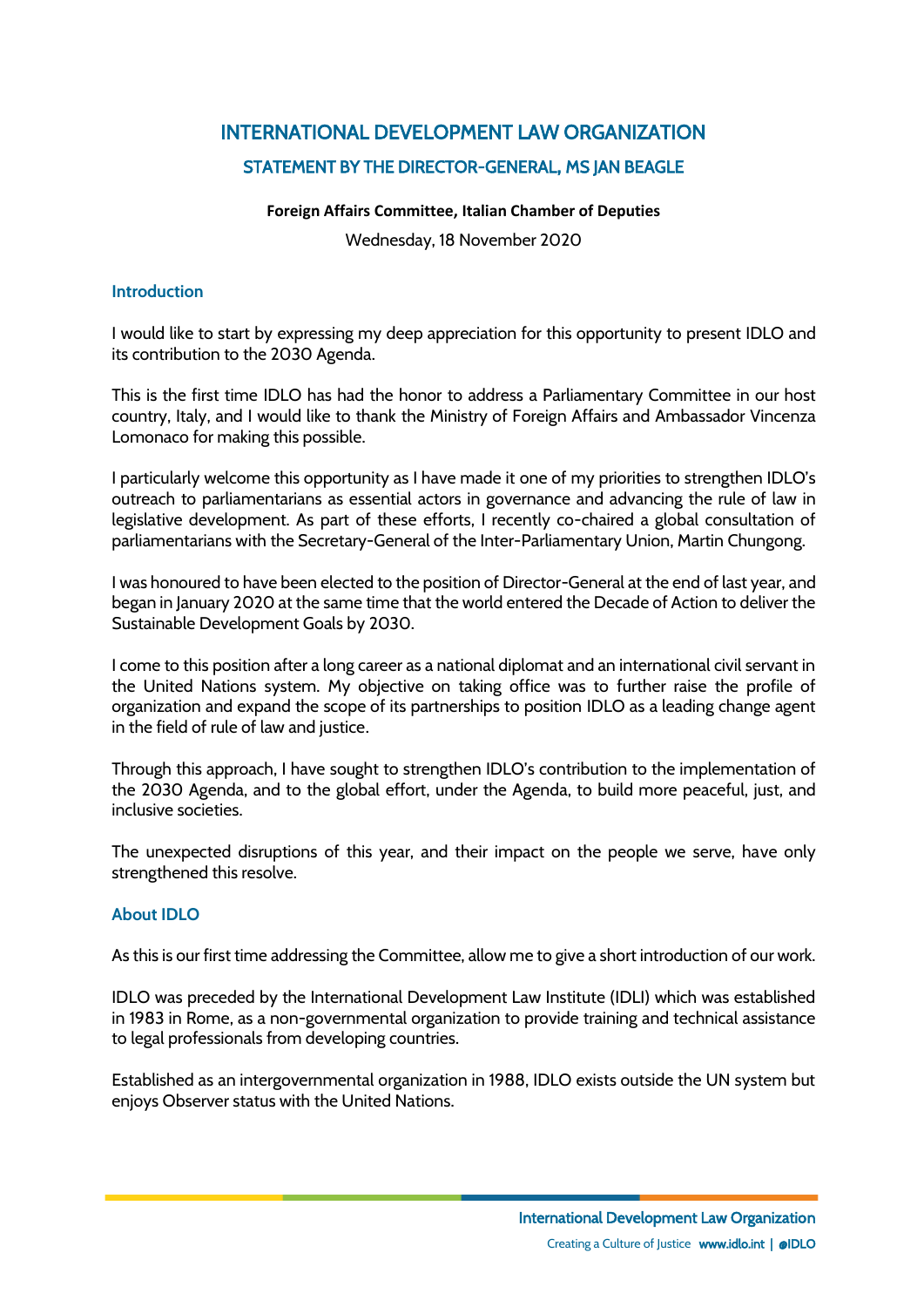IDLO is proud to be headquartered here in Rome and we share our core values with our host country, particularly the principles of equity, social inclusion and human rights found in the Italian Constitution.

We also have a Branch Office in The Hague and Liaison Offices in New York and Geneva. They enable our voice to be heard in the United Nations General Assembly, the Economic and Social Council, the Human Rights Council, and with the justice community in the Hague.

We are primarily a field-based organization and have 17 Country Offices. We currently implement programs in 33 countries which help inform, and are enriched by, our global work on research, policy development, and advocacy.

IDLO has experience working in more than 90 countries around the world with various legal systems. Our network includes thousands of trusted experts, alumni, and partners.

We are a medium-sized intergovernmental organization, with 37 member parties drawn from all parts of the world and across the economic spectrum. Recent new members include Liberia, Mali, Montenegro, Sweden, Qatar, and Uganda.

We have some 400 staff members, with 110 staff at our Headquarters in Rome, out of which 37 are Italian nationals. Two members of my Senior Leadership Team, the Director of Research and Learning and the Permanent Observer to the United Nations in New York, are Italian nationals. In 2018, IDLO and Italy signed a Memorandum of Understanding to provide Junior Professional Officers to IDLO.

IDLO is a voluntary funded organization. We have an annual budget of approximately 45 million euro, of which 85 % is restricted and 15 % unrestricted. The main donors for unrestricted funding are Italy, followed by Sweden and the United States. The reliability and steadiness of Italy's financial support is crucial for our ability to plan ahead. Our total contract portfolio value is currently 167 million euro.

## **Advancing Peace and Sustainable Development through the Rule of Law**

Let me provide some key considerations rooted in the 2030 Agenda that guide our work.

The growing recognition of the importance of the rule of law and access to justice in sustaining peace and development was reflected by their inclusion in the global development agenda for the first time in 2015.

This is most prominent in the adoption of Sustainable Development Goal 16 on peace, justice, and strong institutions, but equally evident through the incorporation of the principles of equity, equality, and non-discrimination across the 2030 Agenda. IDLO is increasingly viewed as a champion of this broader vision of SDG 16.

Rule of law and access to justice play a role in eradicating poverty and hunger, for example by assisting agrarian communities in obtaining land tenure security, enhancing their livelihoods, and leading to increased food security.

Legal empowerment strategies, if backed by effective access to remedies, can help poor, marginalized and vulnerable groups access essential public services like health, education, and economic opportunity, and help to reduce inequalities.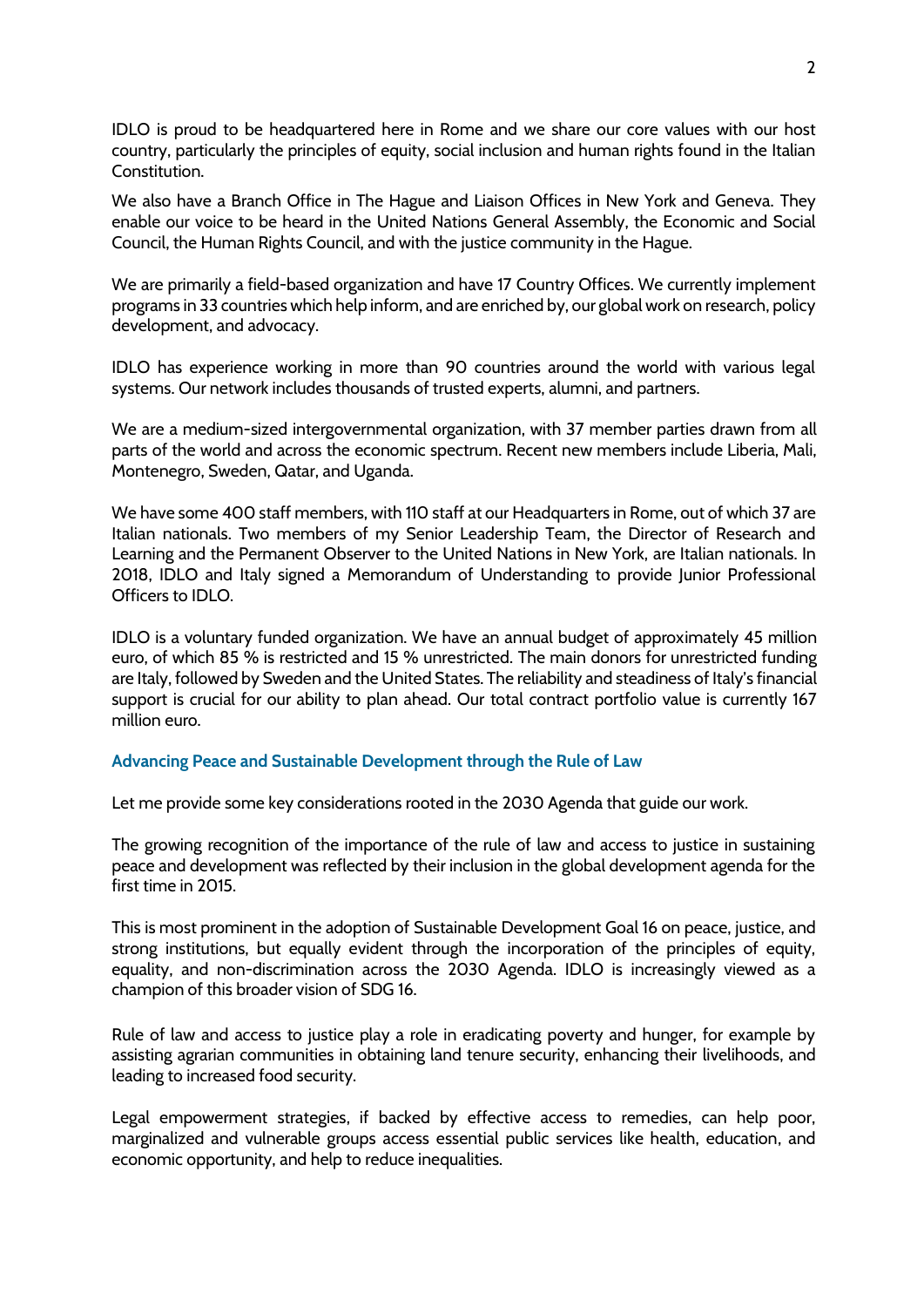Access to justice is also critical to women's empowerment and securing gender equality and nondiscrimination.

That is why peaceful, inclusive societies, access to justice and effective, accountable institutions – the three pillars of Goal 16 - are the critical link in the sustainable development chain. That is what makes the 2030 Agenda transformative and Goal 16 an integral part of the transformation.

Rule of law can play a key role in sustaining peace by helping to address the root causes of conflict and insecurity, which often lie in issues such as discrimination and marginalization, lack of respect for human rights, corruption and impunity.

The majority of our work supports partners to make justice systems more effective and responsive to people's needs.

## *Legal empowerment*

IDLO takes a people-centred approach to justice. We work from the bottom-up to empower justice seekers through legal awareness, aid, and advisory services so that they can engage effectively with those who administer the laws and institutions that affect their daily lives.

At a time when space for civic engagement is shrinking, we bring together community representatives, civil society organizations and local government officials to resolve justice problems so that reforms are nationally owned and respond to people's needs. This is widely recognized as a key component of IDLO's advantage.

In line with our commitment to reach those furthest behind first, IDLO prioritizes the needs and human rights of the marginalized and vulnerable, and those experiencing inequality or discrimination.

For example, in Honduras, IDLO is helping municipal authorities in San Pedro Sula, which until recently had one of the highest homicide rates in the world, to tackle the root causes of violence by engaging citizens and civil society through dialogue and consultative policy making.

In developing countries, informal and customary justice systems are the most common way in which people resolve their disputes. These systems take on added significance in fragile contexts where state institutions are weak, absent or lack legitimacy and capacity.

From the Akhsakals of Kyrgyzstan to the Kadhis courts of Kenya to the Xeer system in Somalia, we engage with customary justice actors in an effort to improve access to justice, promote peace and stability and ensure respect for human rights.

## *Institutional Strengthening*

IDLO also works from the "top-down" with governments to strengthen laws and institutions, helping to make them more effective, accessible, and accountable. We help to fight corruption and discrimination and to build judicial independence and legal capacity.

The majority of this work is carried out in conflict-affected and fragile contexts, where the challenges are more pronounced, resources are scarce, and reforms may take years or be set back by recurring cycles of insecurity and violence.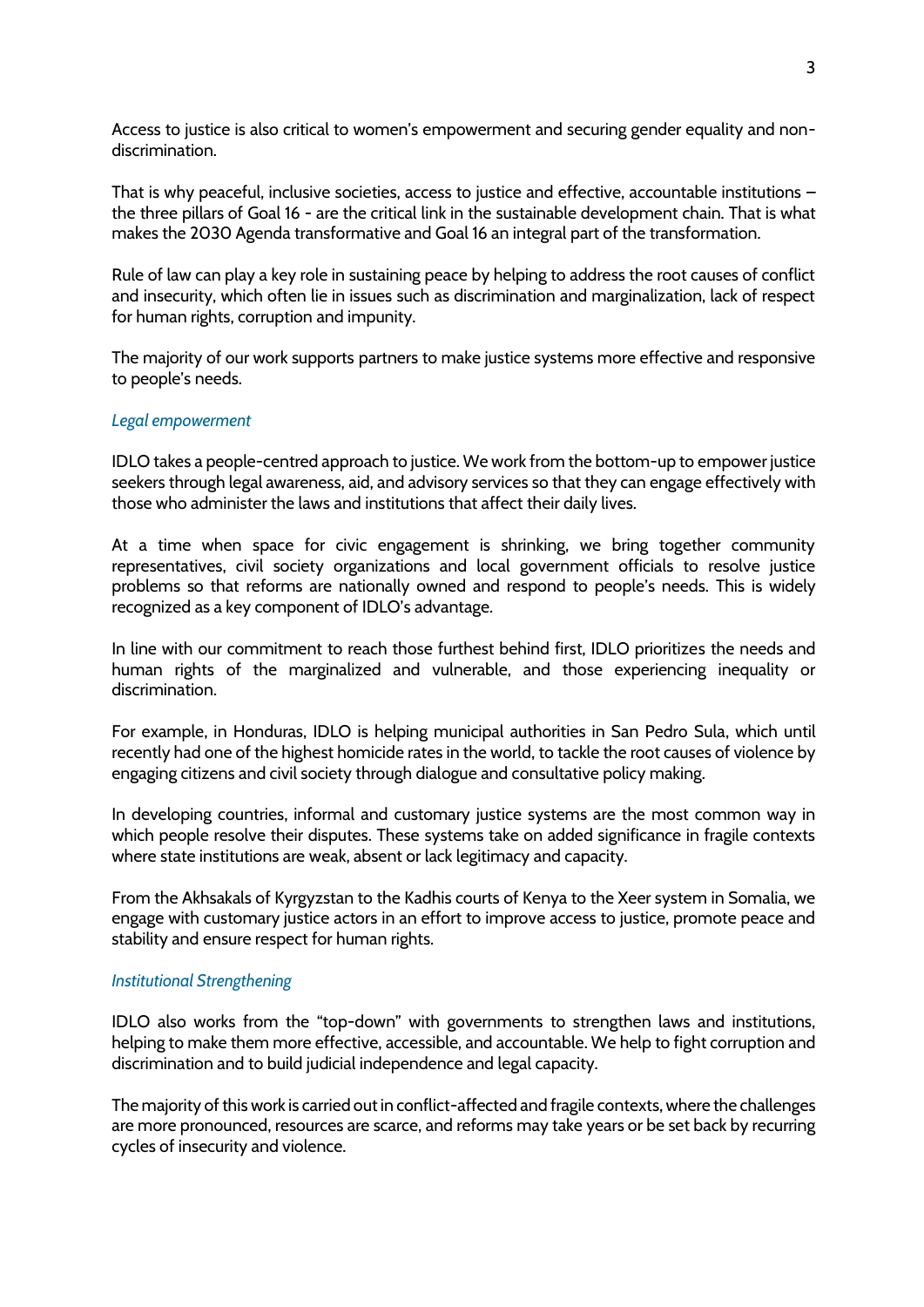A good example is Afghanistan, where we have been engaged since 2002 on building the capacity of justice institutions and are now helping them to mitigate the impact of the deteriorating security situation on their ability to operate effectively.

Another is Somalia where we are helping to lay the foundations of a modern justice system through technical assistance for legal reforms and capacity development of institutions, formal and informal, in close collaboration with the Government and citizen groups.

In northern and central Mali, partnering with the UN Mission, MINUSMA, IDLO has adopted an innovative, grassroots based consultative approach to promote inclusion and local ownership in strengthening the criminal justice chain. Drawing on the lessons from Mali, we have developed a program covering Niger and Burkina Faso as well as Mali to address cross-border criminality in the Sahel, which is a major source of insecurity and instability in the region.

Eradicating corruption and enhancing transparency is a growing area of our work. IDLO has taken a multi-track approach to the problem: building institutional capacity to investigate and prosecute corruption while also promoting preventive strategies, such as building transparency in public processes, and strengthening the monitoring and advocacy role of civil society organizations.

Our most comprehensive anti-corruption program is in Ukraine where we are working to reform the prosecution services, help set up the High Anti-Corruption Court, and improve service delivery at the municipal level through Public Service Centres.

# *Justice for Women and Girls*

Gender equality, including the ability of women and girls to enjoy the full range of their human rights and meaningfully participate in all aspects of society is a necessary condition for progress towards the entire 2030 Agenda.

Given its critical importance, IDLO promotes gender equality by pursuing it as a stand-alone goal as well as by mainstreaming it throughout our work.

Justice for women requires greater political commitment and financial investment. That is why IDLO joined with UN Women, the World Bank and the Pathfinders Taskforce on Justice to convene a High-level Group on Justice for Women.

The Report of the Group was published in 2019 making a strong business case for more investment in justice for women, emphasizing both the heavy financial and human cost of gender discrimination and the immense financial as well as moral gains that would flow from eliminating it.

We recently released a follow up report with our partners on Justice for Women Amidst COVID-19. It provides a rapid assessment of major challenges to women's access to justice in light of the COVID-19 pandemic and offers recommendations to mitigate the disproportionate impact of the crisis on women and girls.

Given the rising levels of inequality and injustice that women and girls face during this crisis, we are disseminating the findings of this report widely to policymakers and practitioners.

A major focus of our gender programs and projects has been combatting gender-based violence. In countries including Afghanistan, Kenya, Honduras, Liberia, Mongolia, and Myanmar, we are working with judges, prosecutors and lawyers as well as with women's groups and community leaders, to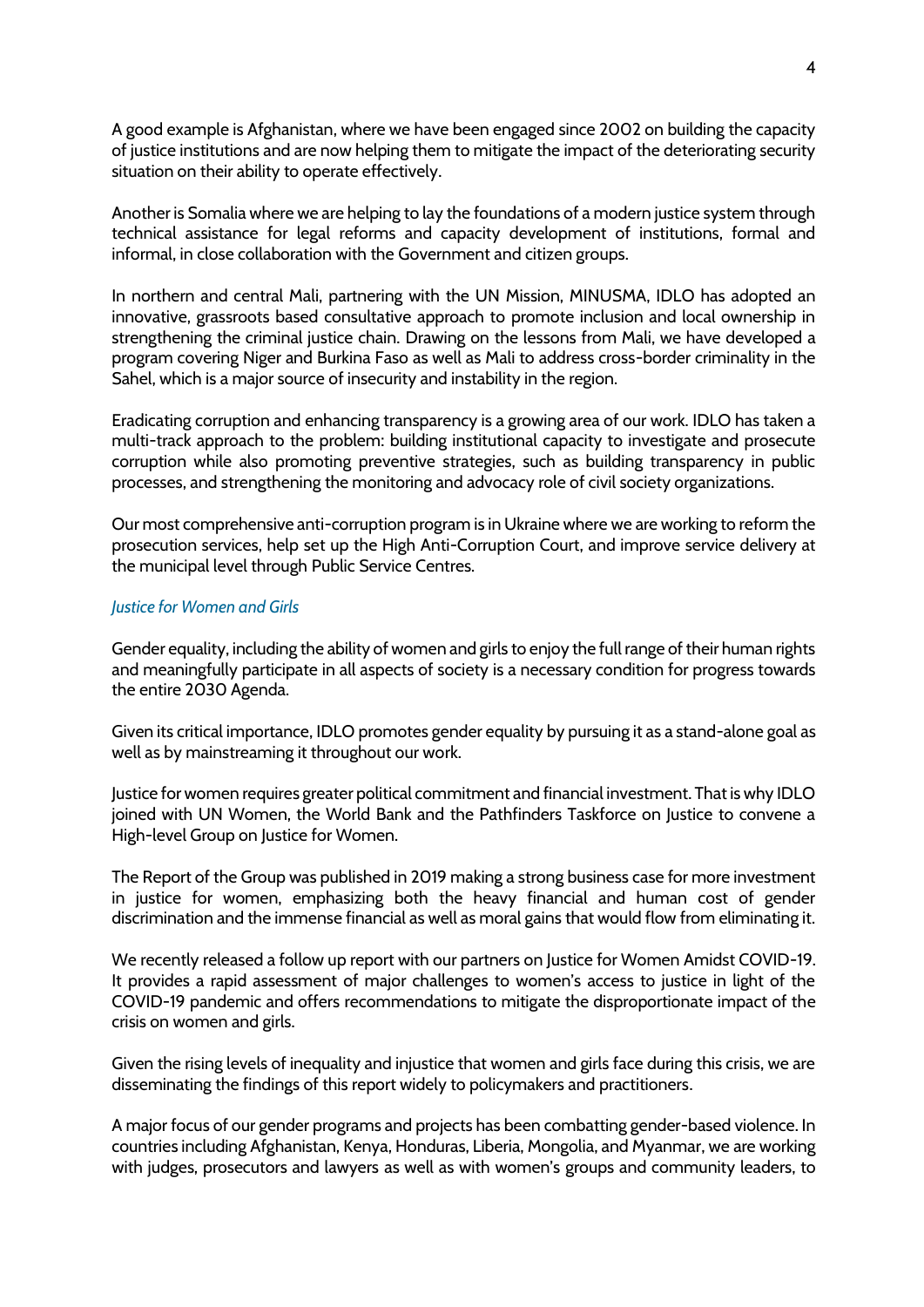help prevent GBV, strengthen the ability to investigate and adjudicate offenses, and support survivors.

We are working with UN Women to assist governments to reform gender discriminatory laws, policies and institutions in Kenya, the Philippines, and Sierra Leone.

Partnering with professional associations of women judges and lawyers, we are advocating for women's greater participation in the justice sector at global and national levels.

## *Rule of law as a driver of progress on the 2030 Agenda*

In addition to the substantial gains towards peace and sustainable development achieved through more effective, people-centered justice systems, the rule of law is key to helping catalyze progress across the entire 2030 Agenda.

A good example is our work to promote inclusive economic growth.

The rule of law encourages economic growth by providing stability and certainty for business, ensuring protection of investment and property, and resolving disputes fairly and expeditiously.

Working in partnership with the European Union, the European Bank for Reconstruction and Development and the Kuwait Fund for Economic Development, we have strengthened legal capacity in commercial economic law in a number of countries in Africa, Central Asia, Eastern Europe and the Middle East.

We support our partners to resolve commercial disputes, including through alternative dispute resolution mechanisms, and help them to enforce decisions.

I wanted to highlight an innovative program that uses a public-private partnership model, in collaboration with private law firms, to provide no-cost access to legal advice on investment issues to Least Developed Countries.

Under this program, IDLO-supported technical experts recently assisted the Government of The Gambia in receiving a favourable judgement in an international arbitration case related to licensing of offshore oil platforms.

This approach is reflected in the goals of our new Strategic Plan, which will be reviewed by IDLO's Assembly of Parties next week.

## **Contributing to the Global Response to COVID-19**

During this year, the world as we know it has been transformed by COVID-19. The pandemic has exposed, and in turn been aggravated by, the fragility and inequalities to which no country, irrespective of its stage of development, is wholly immune.

In this situation, the rule of law is critical to successfully managing the crisis - by protecting the least powerful, and giving them a voice in the debate, by enabling decision makers to balance competing interests fairly, and by increasing their ability to act decisively through effective laws and institutions.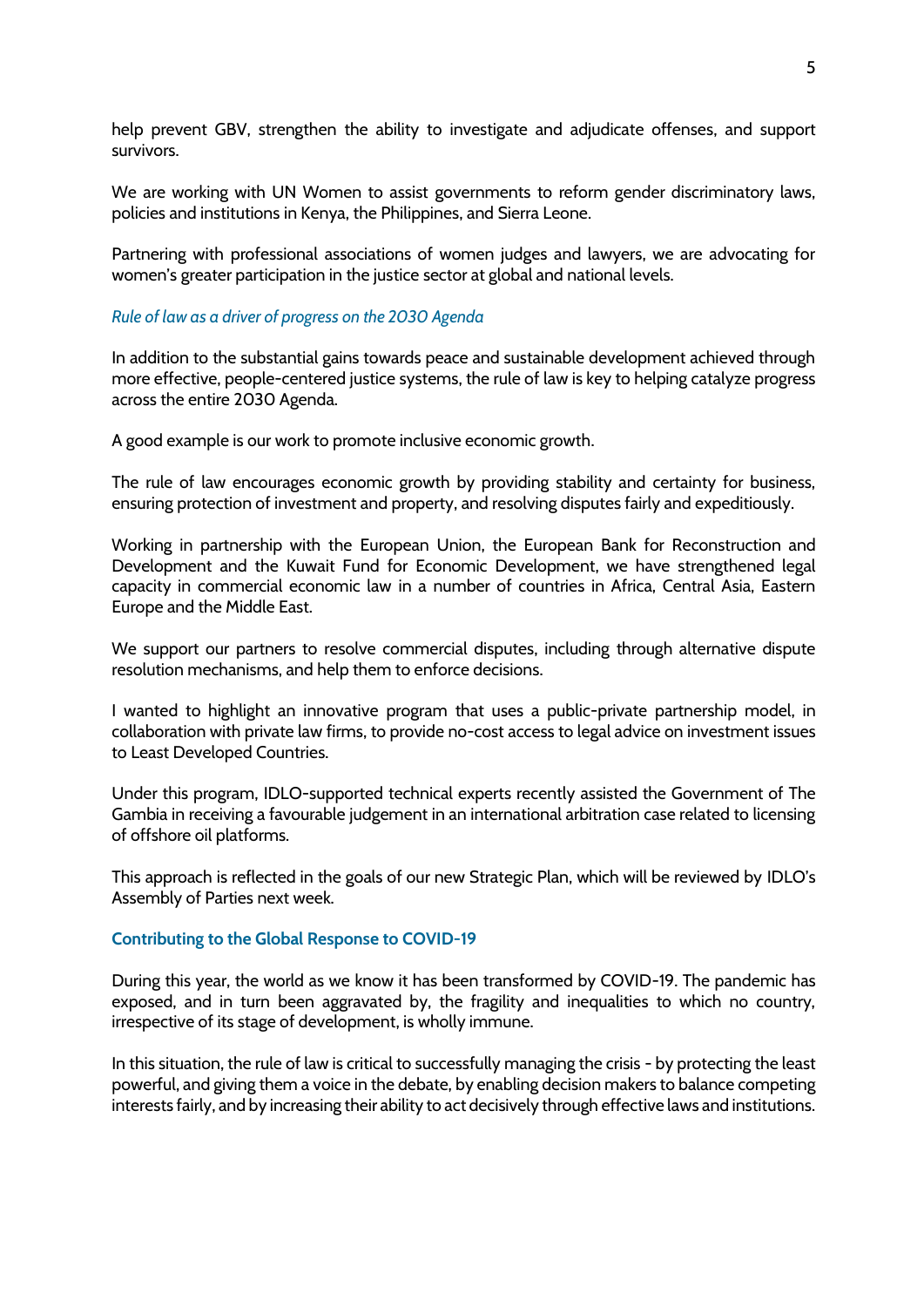Despite restrictions in almost all countries of operation, IDLO responded quickly to needs that emerged at the onset of the pandemic by leveraging programmatic expertise, adapting to changing contexts and drawing on our ability to mobilise multi-stakeholder coalitions.

This could not have been accomplished without our longstanding international and in-country networks, and relationships of trust with key national partners.

IDLO's contribution to the global response to COVID-19 has been focused on three strategic areas – enabling legal and policy frameworks; mitigating impact on justice systems and justice seekers; and continued investment in a culture of justice.

# *Strengthening the legal and policy framework for managing the COVID-19 emergency and its aftermath*

We have developed two innovative projects that build on IDLO's expertise and comparative advantages to help countries strengthen their response to COVID-19.

The first, developed in consultation with WHO, supports countries to strengthen their legal and policy frameworks to manage public health emergencies such as COVID-19 through a participatory, nationally owned approach.

In collaboration with FAO, IDLO is working to enhance food security through a project to assess the impact of emergency measures on access to food, especially for vulnerable groups and help identify policy and legal solutions.

The project is an important step in strengthening the collaboration between IDLO and FAO.

## *Mitigating impact on justice systems and justice seekers*

We are also supporting justice institutions to carry out key functions remotely, at a time when public health restrictions have limited physical access.

We have adapted our work on combatting gender-based violence to address the increased demand for support and services during the crisis.

In Tunisia for example, IDLO, with support from Italy, worked to develop a procedural manual for women's shelters, which was subsequently adopted by the Ministry of Women's Affairs. The manual will now serve as an official guide for women's shelters nationwide and improve the quality of support to survivors.

## *Advocating for continued political and financial support for the rule of law*

IDLO strongly believes that multilateralism and "whole of society" approaches are needed to respond effectively to COVID-19, and to lay the foundations for a more inclusive, resilient, and sustainable future.

These efforts are particularly important at a time when the toll of COVID-19 on the global economy may be reflected in decreases in ODA and public sector budgets over the next years.

In this context, we launched a Crisis Governance Forum, the first of a series of online dialogues to share insights and good practices among policymakers and other stakeholders involved in COVID-19 crisis management. The forum, which was opened by Vice Minister Emanuela Del Re, included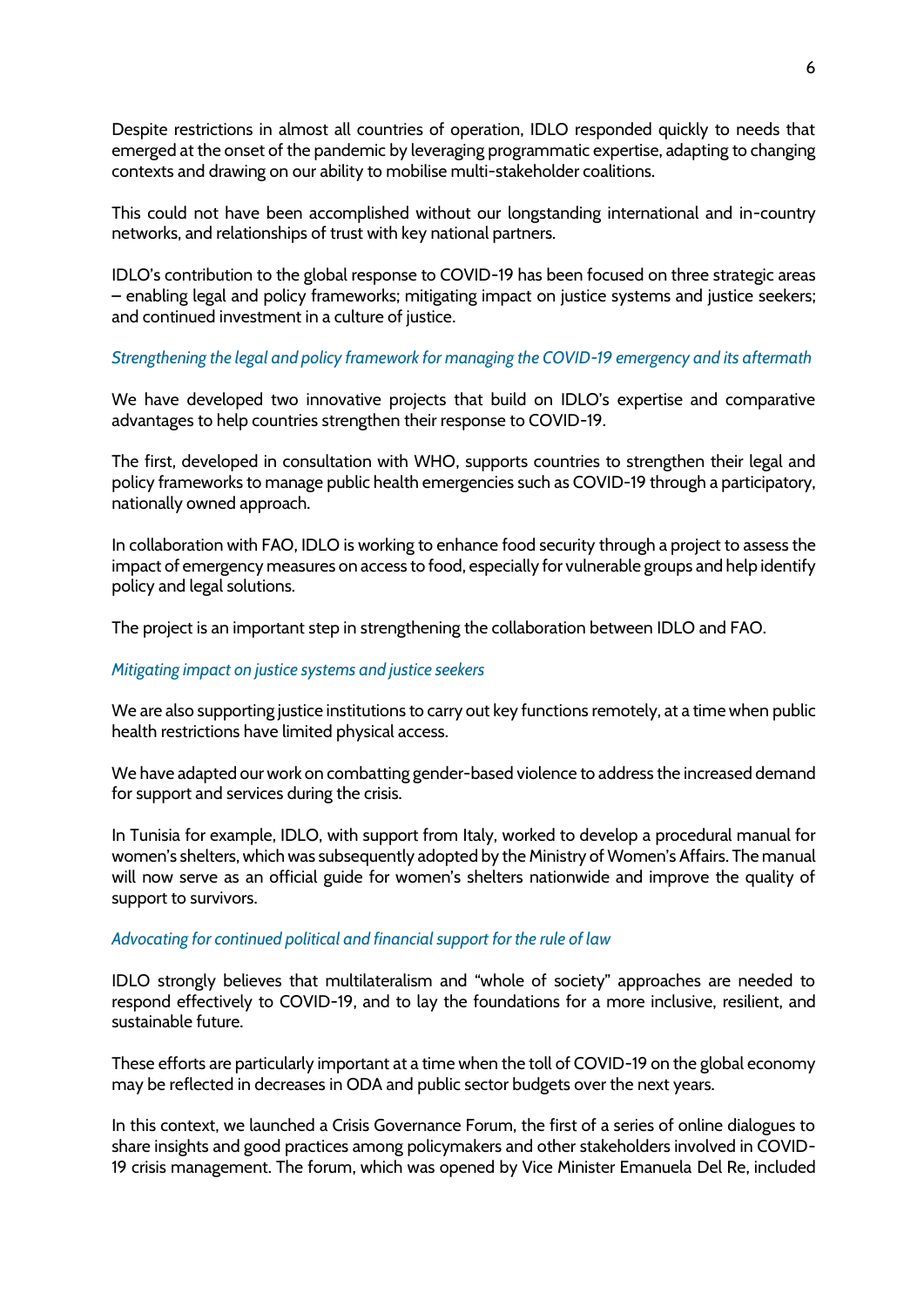interventions from a diverse high-level panel featuring Ministers and senior representatives from the judiciary, international organisations and civil society.

In August, we highlighted the contribution of IDLO and other justice actors in each of these areas in a Policy Brief on Rule of Law and COVID-19. The brief recommends eight forward-looking actions to help policymakers at national, regional, and global levels to formulate rule of law responses to the pandemic, supporting pathways to Build Back Better.

# **IDLO and Italy**

I hope I have been able to project in my presentation the crucial role that our partnership with Italy as our host country, the permanent de jure Vice-President of our main governing body, the Assembly of Parties, and as a crucial, steady donor of the organization—plays in our policy and program development and in establishing and nurturing IDLO's place in the international system.

This partnership is rooted in Italy's strong commitment to multilateralism and to advancing the rule of law-based principles of justice and social inclusion that are at the core of IDLO's mission and programs.

The political support we receive from Italy to advance our mandate, as well as the financial support, as our largest unrestricted donor, is vital to the work of the organization. We are also privileged to have distinguished Italian nationals on our Board of Advisers.

IDLO is closely aligned to the Italian multi-stakeholder approach to development cooperation, which brings together a wide range of actors – including governments, civil society organizations and the private sector.

The SDG16 Conference organized in Rome last year, in partnership with the Italian government and the United Nations, demonstrated IDLO's multi-stakeholder convening power and advanced an inclusive approach to development, while capitalizing on the unique contribution that different actors provide.

Building on the success of the Conference, we will launch a global Partnership Platform for SDG 16, based in Rome.

In this spirit, and as part of our shared interest in advancing rule of law principles in international fora, we have offered IDLO's support and cooperation to the Ministry of Foreign Affairs in connection with the Italian Presidency of the G20 next year. The Ministry has welcomed IDLO's contribution which will include participation in the work of the Anti-Corruption Working Group that Italy chairs.

In 2020, we have expanded our engagement with other Rome-based organizations.

IDLO supports the COVID-19 Food Coalition initiative and looks forward to engaging with FAO and the Coalition in line with our mandate and comparative advantages.

We are liaising with the International Fund for Agricultural Development on opportunities for collaboration on rural development and exploring partnerships with the World Food Programme.

Rome is rightly considered the capital for food security and agricultural development but as the cultural heir of Roman Law, Italy is also "the cradle of the law," and " la patria del diritto."